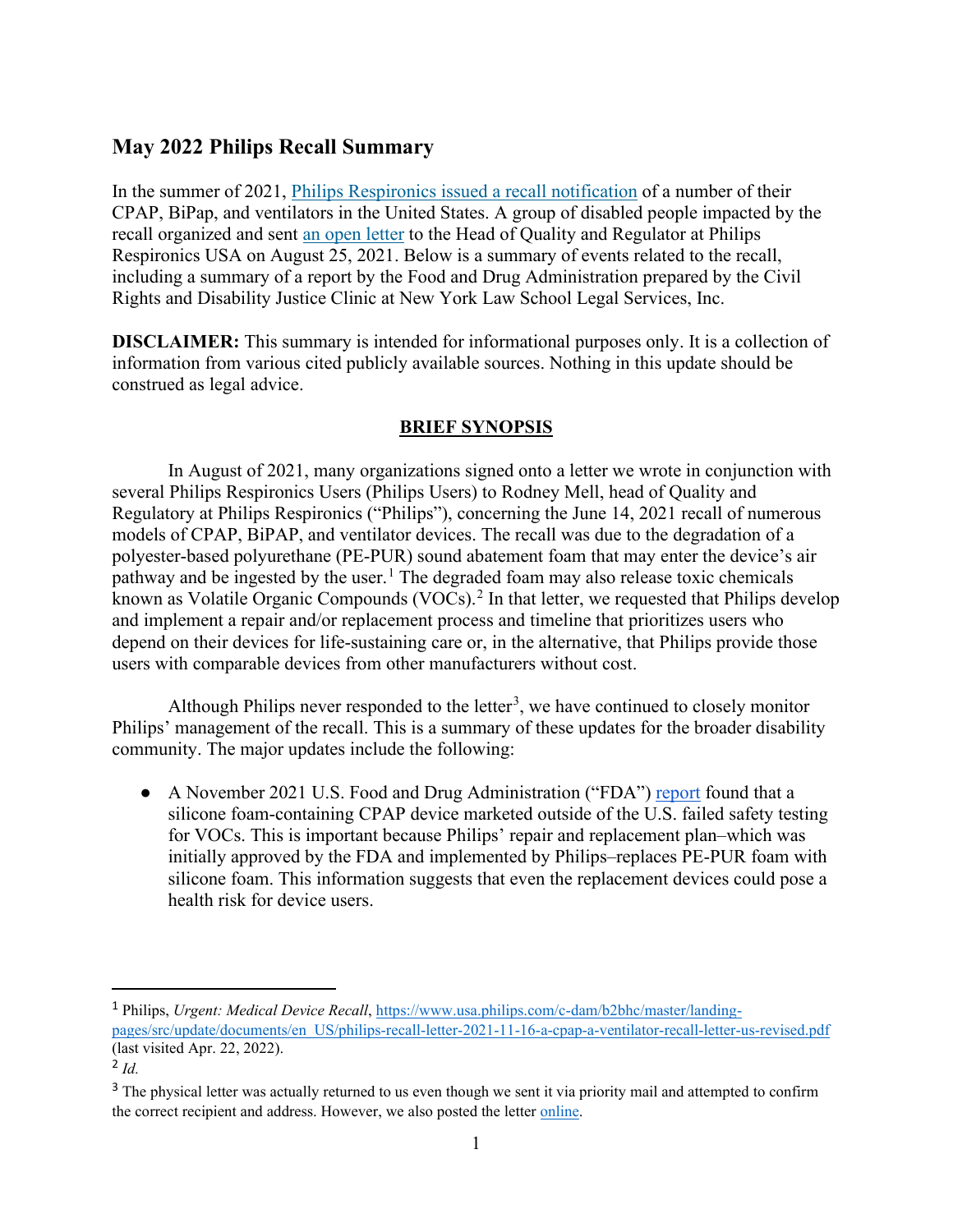- The report also indicates that the FDA found that Philips knew about the foam breakdown since at least October 30, 2015 and decided not to change the devices' design and to continue using PE-PUR foam.
- Trilogy Evo ventilators, not included in the June recall, were recalled in December 2021.<sup>4</sup>
- Following testing, Philips–together with certified testing laboratories and other third parties–concluded that exposure to the level of VOCs in first generation DreamStation devices is "not typically anticipated to result in long-term health consequences" for users. $5$
- On March 8, 2022, Philips launched a patient prioritization process for the distribution of replacement devices.<sup>[6](#page-1-2)</sup>
- The FDA found that Philips' notification efforts were inadequate and issued a notification order to the company, requiring it to notify users and health professionals of the recall and the "unreasonable risk of substantial harm" the degradation of the PE-PUR foam poses to the public health.[7](#page-1-3)

## **SUMMARY OF EVENTS**

## Repair and Replacement Process

On September 1, 2021, Philips announced that the FDA authorized Philips to begin the repair and replacement process of first generation DreamStation CPAP and BiPAP machines that contain the defective foam.[8](#page-1-4) The FDA-approved plan involves replacing the PE-PUR foam with

[w/about/news/archive/standard/news/press/2021/20211223-philips-provides-update-on-the-test-and-research](https://www.philips.com/a-w/about/news/archive/standard/news/press/2021/20211223-philips-provides-update-on-the-test-and-research-program-in-connection-with-the-cpap-bipap-and-mechanical-ventilator-recall-notification)[program-in-connection-with-the-cpap-bipap-and-mechanical-ventilator-recall-notification.](https://www.philips.com/a-w/about/news/archive/standard/news/press/2021/20211223-philips-provides-update-on-the-test-and-research-program-in-connection-with-the-cpap-bipap-and-mechanical-ventilator-recall-notification)

<span id="page-1-2"></span><sup>6</sup>Philips, *Important Information about patient prioritization* (Mar. 8, 2022),

<span id="page-1-0"></span><sup>4</sup>*Philips Respironics Recalls Certain Trilogy EVO Ventilators for Potential Health Risks from PE-PUR Foam*, U.S. Food & Drug Administration, [https://www.fda.gov/medical-devices/medical-device-recalls/philips-respironics](https://www.fda.gov/medical-devices/medical-device-recalls/philips-respironics-recalls-certain-trilogy-evo-ventilators-potential-health-risks-pe-pur-foam)[recalls-certain-trilogy-evo-ventilators-potential-health-risks-pe-pur-foam](https://www.fda.gov/medical-devices/medical-device-recalls/philips-respironics-recalls-certain-trilogy-evo-ventilators-potential-health-risks-pe-pur-foam) (Jan. 26, 2022).

<span id="page-1-1"></span><sup>&</sup>lt;sup>5</sup> Philips, *Philips provides update on the test and research program in connection with the CPAP, BiPAP and Mechanical Ventilator recall notification* (Dec. 23, 2021), [https://www.philips.com/a-](https://www.philips.com/a-w/about/news/archive/standard/news/press/2021/20211223-philips-provides-update-on-the-test-and-research-program-in-connection-with-the-cpap-bipap-and-mechanical-ventilator-recall-notification)

[https://www.usa.philips.com/healthcare/resource-catalog/landing/experience-catalog/sleep/communications/src](https://www.usa.philips.com/healthcare/resource-catalog/landing/experience-catalog/sleep/communications/src-update/news/important-information-about-patient-prioritization)[update/news/important-information-about-patient-prioritization.](https://www.usa.philips.com/healthcare/resource-catalog/landing/experience-catalog/sleep/communications/src-update/news/important-information-about-patient-prioritization)

<span id="page-1-3"></span><sup>7</sup>*Update: Certain Philips Respironics Ventilators, BiPAP, and CPAP Machines Recalled Due to Potential Health Risks: FDA Safety Communication*, U.S. Food & Drug Administration, [https://www.fda.gov/medical-devices/safety](https://www.fda.gov/medical-devices/safety-communications/update-certain-philips-respironics-ventilators-bipap-and-cpap-machines-recalled-due-potential-health)[communications/update-certain-philips-respironics-ventilators-bipap-and-cpap-machines-recalled-due-potential](https://www.fda.gov/medical-devices/safety-communications/update-certain-philips-respironics-ventilators-bipap-and-cpap-machines-recalled-due-potential-health)[health](https://www.fda.gov/medical-devices/safety-communications/update-certain-philips-respironics-ventilators-bipap-and-cpap-machines-recalled-due-potential-health) (Mar. 14, 2022).

<span id="page-1-4"></span><sup>8</sup>Philips, *Philips starts repair and replacement program of first-generation DreamStation devices in the US in relation to earlier announced recall notification* (Sept. 1, 2021)[, https://www.philips.com/a](https://www.philips.com/a-w/about/news/archive/standard/news/press/2021/20210901-philips-starts-repair-and-replacement-program-of-first-generation-dreamstation-devices-in-the-us-in-relation-to-earlier-announced-recall-notification.html)[w/about/news/archive/standard/news/press/2021/20210901-philips-starts-repair-and-replacement-program-of-first](https://www.philips.com/a-w/about/news/archive/standard/news/press/2021/20210901-philips-starts-repair-and-replacement-program-of-first-generation-dreamstation-devices-in-the-us-in-relation-to-earlier-announced-recall-notification.html)[generation-dreamstation-devices-in-the-us-in-relation-to-earlier-announced-recall-notification.html.](https://www.philips.com/a-w/about/news/archive/standard/news/press/2021/20210901-philips-starts-repair-and-replacement-program-of-first-generation-dreamstation-devices-in-the-us-in-relation-to-earlier-announced-recall-notification.html)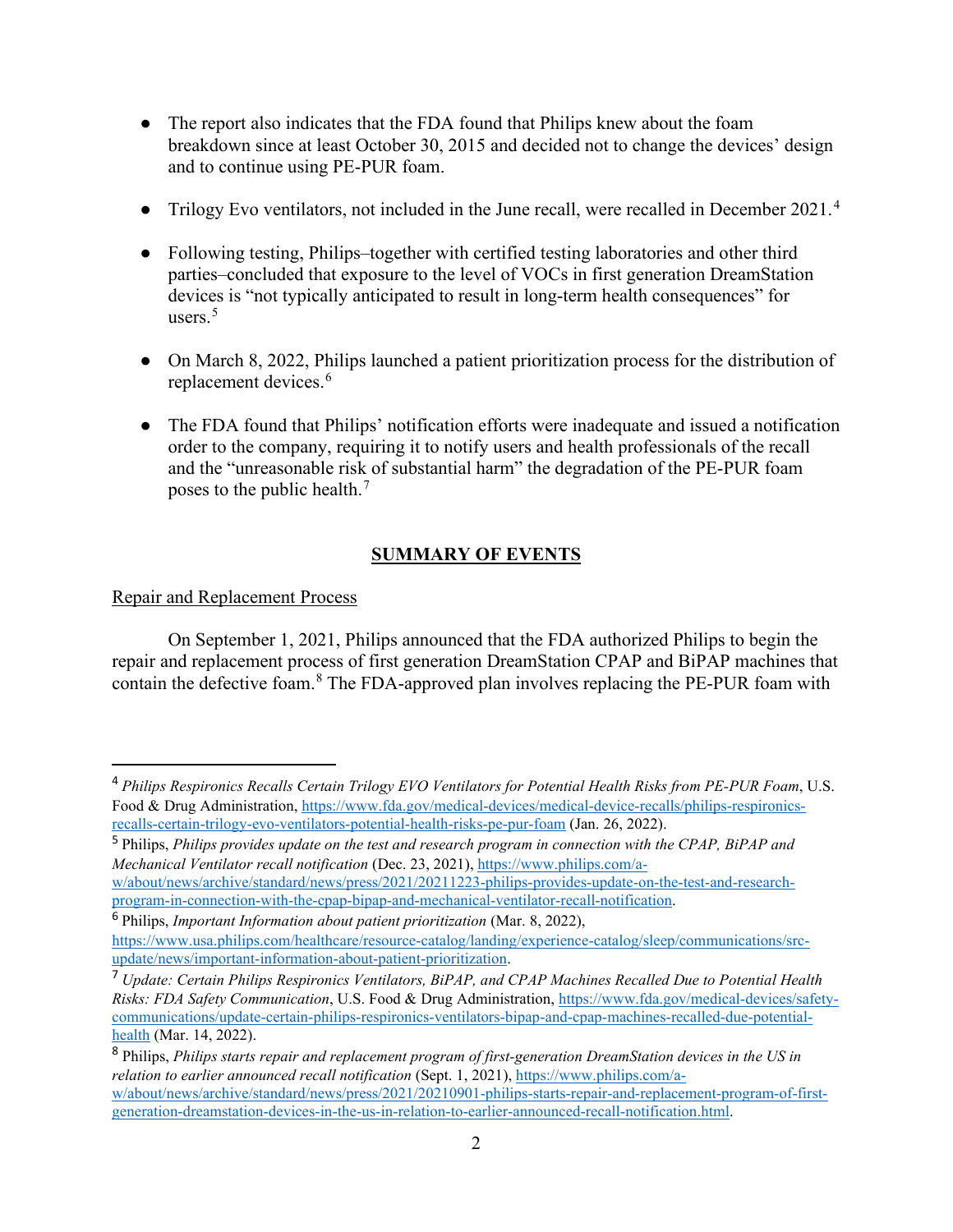a silicone-based foam.<sup>[9](#page-2-0)</sup> Philips has not yet provided the FDA with all the information the FDA needs to evaluate repair and replacement plans for all of the recalled devices.<sup>[10](#page-2-1)</sup> Philips began the repair process in September 2021 and started to replace first generation DreamStations with DreamStation 2 devices.<sup>[11](#page-2-2)</sup> Philips stated that it "intends to complete" the repair and replacement process by September 2022.[12](#page-2-3)

### FDA Investigation Report Findings

On November 12, 2021, the FDA released a report of its investigation of a Philips manufacturing facility that took place between August 26, 2021 and November 9, 2021.[13](#page-2-4) The purpose of the report was to investigate what may have caused the foam to break down in its recalled devices and to determine whether Philips followed the FDA's quality system regulations, which outline the requirements concerning the design and manufacturing of medical devices.<sup>14</sup> A summary of the entire report can be found here.<sup>15</sup>

Among the FDA's major findings was the discovery of a test report, dated August 24, 2021, that showed Philips did not investigate after a singular silicone foam-containing CPAP device marketed outside of the United States failed safety testing for "chemicals of concern," including VOCs.<sup>[16](#page-2-7)</sup> In response, the FDA requested that Philips retain an independent laboratory to perform testing to determine whether the silicone foam poses potential safety risks.<sup>[17](#page-2-8)</sup> However, the FDA did not recommend that users who have received a replacement device with the silicone-based foam discontinue use because they did not have enough information to conclude whether the silicone-based foam posed any risk to users.<sup>[18](#page-2-9)</sup>

<span id="page-2-9"></span> $18$   $1d$ .

<span id="page-2-0"></span><sup>9</sup>*FDA Provides Update on Recall of Certain Philips Respironics Breathing Assistance Machines,* U.S. Food & Drug Administration (Nov. 12, 2021), [https://www.fda.gov/news-events/press-announcements/fda-provides-update](https://www.fda.gov/news-events/press-announcements/fda-provides-update-recall-certain-philips-respironics-breathing-assistance-machines)[recall-certain-philips-respironics-breathing-assistance-machines.](https://www.fda.gov/news-events/press-announcements/fda-provides-update-recall-certain-philips-respironics-breathing-assistance-machines) The FDA's approval was based on testing information Philips provided to the FDA in June 2021. *Id.* 

<span id="page-2-1"></span><sup>10</sup>*Philips Respironics CPAP, BiPAP, and Ventilator Recalls: Frequently Asked Questions*, U.S. Food & Drug Administration[, https://www.fda.gov/medical-devices/safety-communications/philips-respironics-cpap-bipap-and](https://www.fda.gov/medical-devices/safety-communications/philips-respironics-cpap-bipap-and-ventilator-recalls-frequently-asked-questions)[ventilator-recalls-frequently-asked-questions](https://www.fda.gov/medical-devices/safety-communications/philips-respironics-cpap-bipap-and-ventilator-recalls-frequently-asked-questions) (Mar. 21, 2022).

<span id="page-2-2"></span><sup>11</sup>*Philips starts repair and replacement program of first-generation DreamStation devices in the US in relation to earlier announced recall notification*, *supra* note 8.

<span id="page-2-3"></span><sup>12</sup>*Id.* Of the 5.2 million recalled devices, at least 2 million are in the United States. Joshua Brockman, *Breathing Machine Recall Over Possible Cancer Risk Leaves Millions Scrambling for Substitutes*, N.Y. Times (Aug. 17, 2021), [https://www.nytimes.com/2021/08/17/health/cpap-breathing-devices-recall.html.](https://www.nytimes.com/2021/08/17/health/cpap-breathing-devices-recall.html) As of January 2022, Philips produced about 1.5 million repair kits and replacement devices, 750,000 of which have been distributed. Nick Paul Taylor, *Philips targets Q4 2022 end to recall as supply chain issues drag down results*, MedTechDrive (Jan. 24, 2022), [https://www.medtechdive.com/news/philips-earnings-q4-2022-recall-supply-chain-issues/617553/.](https://www.medtechdive.com/news/philips-earnings-q4-2022-recall-supply-chain-issues/617553/)

<span id="page-2-4"></span><sup>13</sup>*Form FDA-483*, U.S. Food & Drug Administration (Nov. 9, 2022), [https://www.fda.gov/media/154099/download.](https://www.fda.gov/media/154099/download) 

<span id="page-2-6"></span><span id="page-2-5"></span><sup>14</sup>*FDA Provides Update on Recall of Certain Philips Respironics Breathing Assistance Machines, supra* note 9. <sup>15</sup>*Update on Philips CPAP, BiPAP, and Ventilator Recall*, Disability Visibility Project (Jan. 17, 2022), [https://disabilityvisibilityproject.com/2022/01/17/update-on-philips-cpap-bipap-and-ventilator-recall/.](https://disabilityvisibilityproject.com/2022/01/17/update-on-philips-cpap-bipap-and-ventilator-recall/)

<span id="page-2-8"></span><span id="page-2-7"></span><sup>16</sup>*FDA Provides Update on Recall of Certain Philips Respironics Breathing Assistance Machines, supra* note 9.  $17$  *Id.*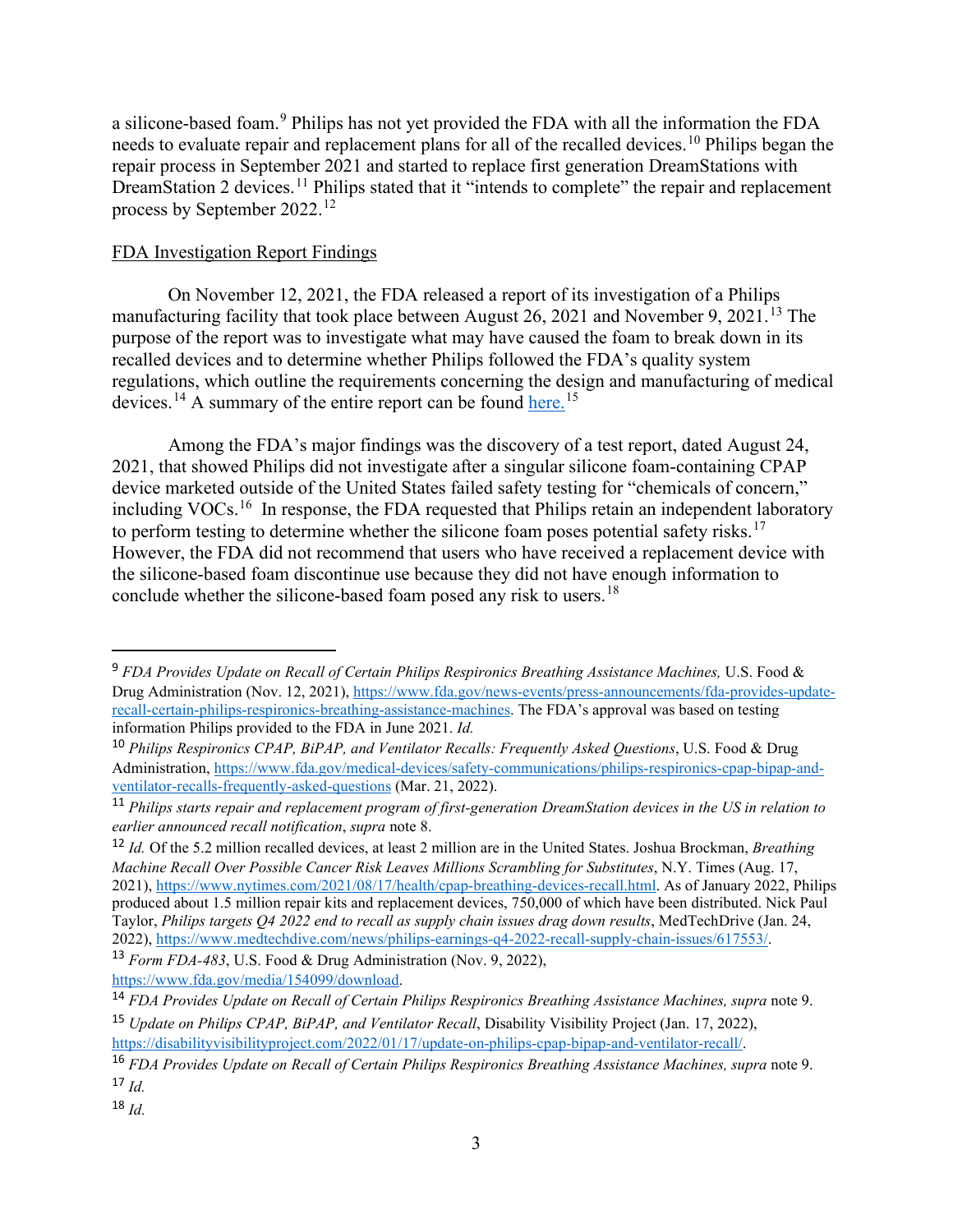The investigation also found that between April 1, 2016 and January 22, 2021, there were at least 14 instances where Philips' risk analysis was inadequate or where Philips did not conduct a risk analysis when appropriate even though it was aware of potential foam breakdown and/or VOC emission concerns in various devices.[19](#page-3-0) Moreover, the FDA uncovered emails beginning on October 30, 2015 between Philips and its raw foam supplier that showed that Philips was aware of the foam breakdown issues.<sup>20</sup> Despite this knowledge, emails from August 24, 2018 showed that Philips decided not to change their device design and to continue using PE-PUR foam. $21$ 

#### A New Recall

In December 2021, Philips initiated a recall of Trilogy Evo ventilators with specific serial numbers distributed between April 15, 2021 and May 24, 2021, which were not included in the original recall,<sup>22</sup> because a Philips manufacturer "incorrectly used" PE-PUR foam in the muffler assembly of the devices.<sup>[23](#page-3-4)</sup> This issue was discovered during lab testing of the ventilators.<sup>[24](#page-3-5)</sup>

Philips issued another recall about a separate problem in V60 and V60 Plus ventilators on April 22, 2022 and the FDA announced it on May 2, 2022.<sup>25</sup> The announcement indicates that there is an issue with the electrical circuit that controls the power supply to the ventilator and alarm, such that the ventilator may cease to operate potentially without setting off the alarm and the patient may no longer receive respiratory assistance.<sup>26</sup> Philips is investigating one death potentially linked to this issue and the FDA is working with Philips on this.<sup>27</sup>

#### Testing Results Released

Since June 2021, Philips, "together with certified testing laboratories and other qualified third parties," has been conducting tests on the PE-PUR foam to assess health risks related to the degraded foam particulates and the VOCs the foam emits.<sup>[28](#page-3-9)</sup> On December 23, 2021, Philips released the results of their testing of VOC emissions in first-generation DreamStation devices. Their conclusion was that exposure to the level of VOCs in those devices is "not typically

<span id="page-3-0"></span><sup>19</sup>*Form FDA-483*, *supra* note 13, at 3.

<span id="page-3-1"></span><sup>20</sup>*Form FDA-483*, *supra* note 13, at 18.

<span id="page-3-2"></span> $^{21}$ *Id.* 

<span id="page-3-3"></span><sup>&</sup>lt;sup>22</sup> Philips Respironics CPAP, BiPAP, and Ventilator Recalls: Frequently Asked Questions, supra note 10.

<span id="page-3-4"></span><sup>23</sup>*Philips Respironics Recalls Certain Trilogy EVO Ventilators for Potential Health Risks from PE-PUR Foam*, *supra* note 4.

<span id="page-3-5"></span> $^{24}$  *Id.* 

<span id="page-3-6"></span><sup>25</sup>*Philips Respironics Issues Voluntary Recall Notification/Field Safety Notice for the V60 Ventilator Product Family*, U.S. Food & Drug Administration (May 2, 2022)[, https://www.fda.gov/safety/recalls-market-withdrawals](https://www.fda.gov/safety/recalls-market-withdrawals-safety-alerts/philips-respironics-issues-voluntary-recall-notificationfield-safety-notice-v60-ventilator-product)[safety-alerts/philips-respironics-issues-voluntary-recall-notificationfield-safety-notice-v60-ventilator-product.](https://www.fda.gov/safety/recalls-market-withdrawals-safety-alerts/philips-respironics-issues-voluntary-recall-notificationfield-safety-notice-v60-ventilator-product) <sup>26</sup>*Id.* 

<span id="page-3-8"></span><span id="page-3-7"></span><sup>27</sup>Nick Paul Taylor, *Philips investigates reports of 1 death, 4 injuries potentially tied to ventilator recall,*  MedTechDive (Apr. 20, 2022)[, https://www.medtechdive.com/news/another-class-i-recall-philips](https://www.medtechdive.com/news/another-class-i-recall-philips-ventilators/622350/)[ventilators/622350/.](https://www.medtechdive.com/news/another-class-i-recall-philips-ventilators/622350/)

<span id="page-3-9"></span><sup>28</sup>*Philips provides updates on the test and research program in connection with the CPAP, BiPAP and Mechanical Ventilator recall notification*, *supra* note 5.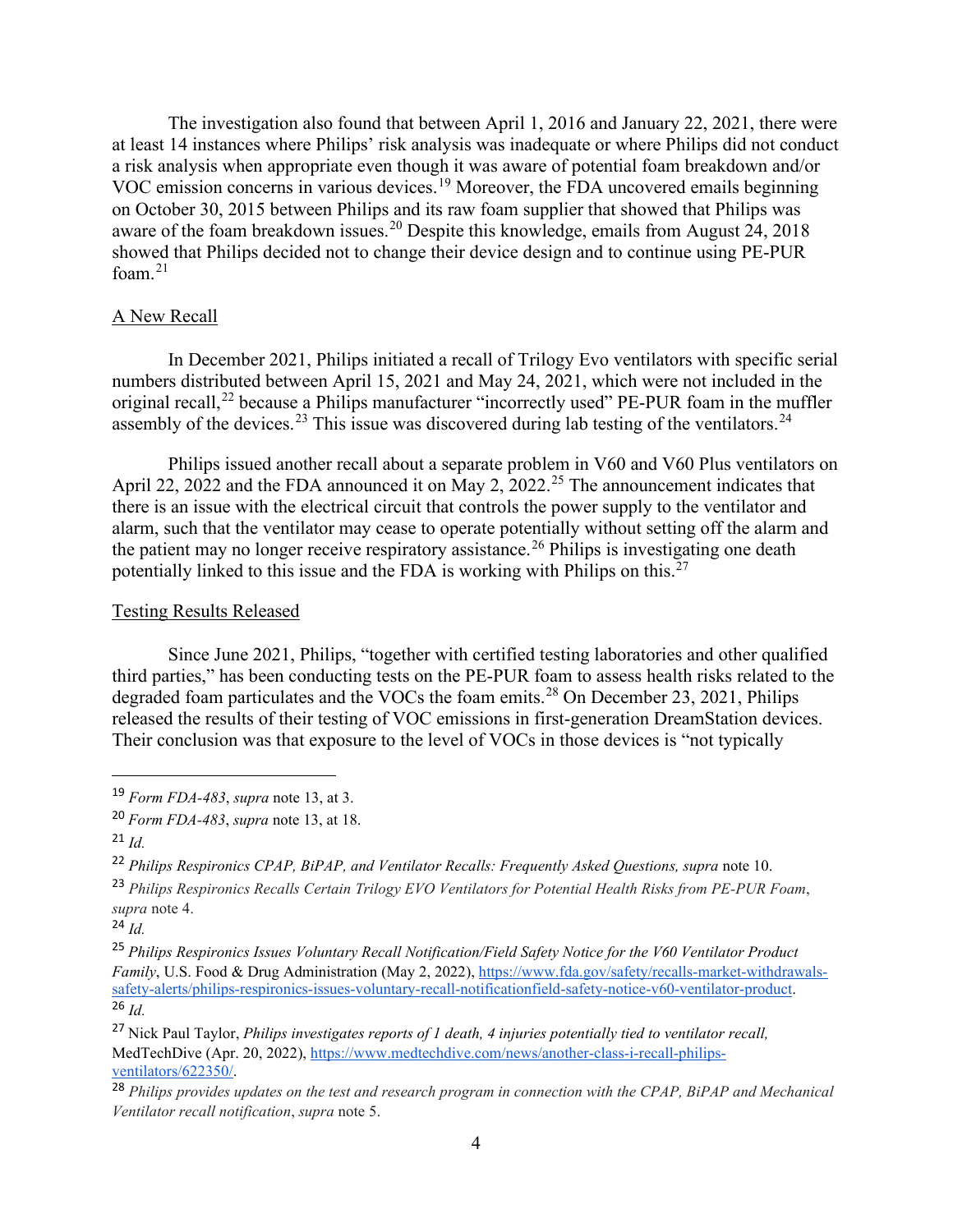anticipated to result in long-term health consequences" for users.<sup>[29](#page-4-0)</sup> However, these results have limitations because the tested devices were not exposed to ozone cleaning in accordance with instructions for use, the testing did not evaluate the risks associated with the degraded foam particulates, and the testing did not include VOC testing of devices other than the first-generation DreamStation.<sup>[30](#page-4-1)</sup> Ongoing testing will address those limitations.<sup>[31](#page-4-2)</sup>

#### Patient Prioritization Process

On March 8, 2022, Philips announced that it will begin distributing replacement devices based on a new patient prioritization process.<sup>32</sup> The process allows users who have already registered their devices to update their registration information to include information such as their age, related health conditions, obstructive sleep apnea severity, if the user identified foam particulates in their device, and if they used ozone for device cleaning purposes.<sup>[33](#page-4-4)</sup> However, this does not guarantee that users will receive their devices faster.<sup>[34](#page-4-5)</sup> Philips stated that they are unable to confirm individual timeframes and notes that the repair and replacement process will take until about the end of 2022 for the "vast majority" of users.<sup>[35](#page-4-6)</sup>

#### FDA Notification Order

On March 10, 2022, the FDA issued a notification order to Philips pursuant to Section 518(a) of the Federal Food, Drug, and Cosmetic Act requiring it to notify users and health professionals, among others, of the June 2021 recall and the "unreasonable risk of substantial harm" the degradation of the PE-PUR foam poses to the public health.<sup>36</sup> The FDA concluded that this notification order was necessary to eliminate the unreasonable risk of harm the recalled products pose to users because Philips' notification efforts thus far have been inadequate.<sup>37</sup> The notification also requires Philips to provide access to all available testing results and conclusions regarding PE-PUR foam degradation and VOCs in Philips-manufactured devices.<sup>[38](#page-4-9)</sup> Philips must provide the ordered notification within 45 days of its issuance.<sup>39</sup>

<span id="page-4-1"></span><sup>30</sup>*Id.* 

<span id="page-4-2"></span><sup>31</sup>*Id.* 

<span id="page-4-10"></span><sup>39</sup>*Id.* 

<span id="page-4-0"></span><sup>29</sup>*Id.* 

<span id="page-4-3"></span><sup>32</sup>*Important Information about patient prioritization*, *supra* note 6.

<span id="page-4-4"></span><sup>33</sup>*Id.* 

<span id="page-4-5"></span><sup>&</sup>lt;sup>34</sup> Philips cites other factors that must be met such as "sufficient inventory availability" and receipt of information from users and DMEs concerning therapy settings. *Id.*

<span id="page-4-6"></span><sup>35</sup>*Id.*

<span id="page-4-7"></span><sup>36</sup>*Update: Certain Philips Respironics Ventilators, BiPAP, and CPAP Machines Recalled Due to Potential Health Risks: FDA Safety Communication*, *supra* note 7.

<span id="page-4-8"></span><sup>&</sup>lt;sup>37</sup> Id. Based on information Philips provided, the FDA estimated that only approximately 50% of device users who purchased or received a recalled device in the last 5 years have registered their devices since the recall's announcement 9 months ago. *518(a) Notification Order*, U.S. Food & Drug Administration, [https://www.fda.gov/media/156811/download \(](https://www.fda.gov/media/156811/download)last visited Apr. 21, 2022).

<span id="page-4-9"></span><sup>38</sup>*Id.*